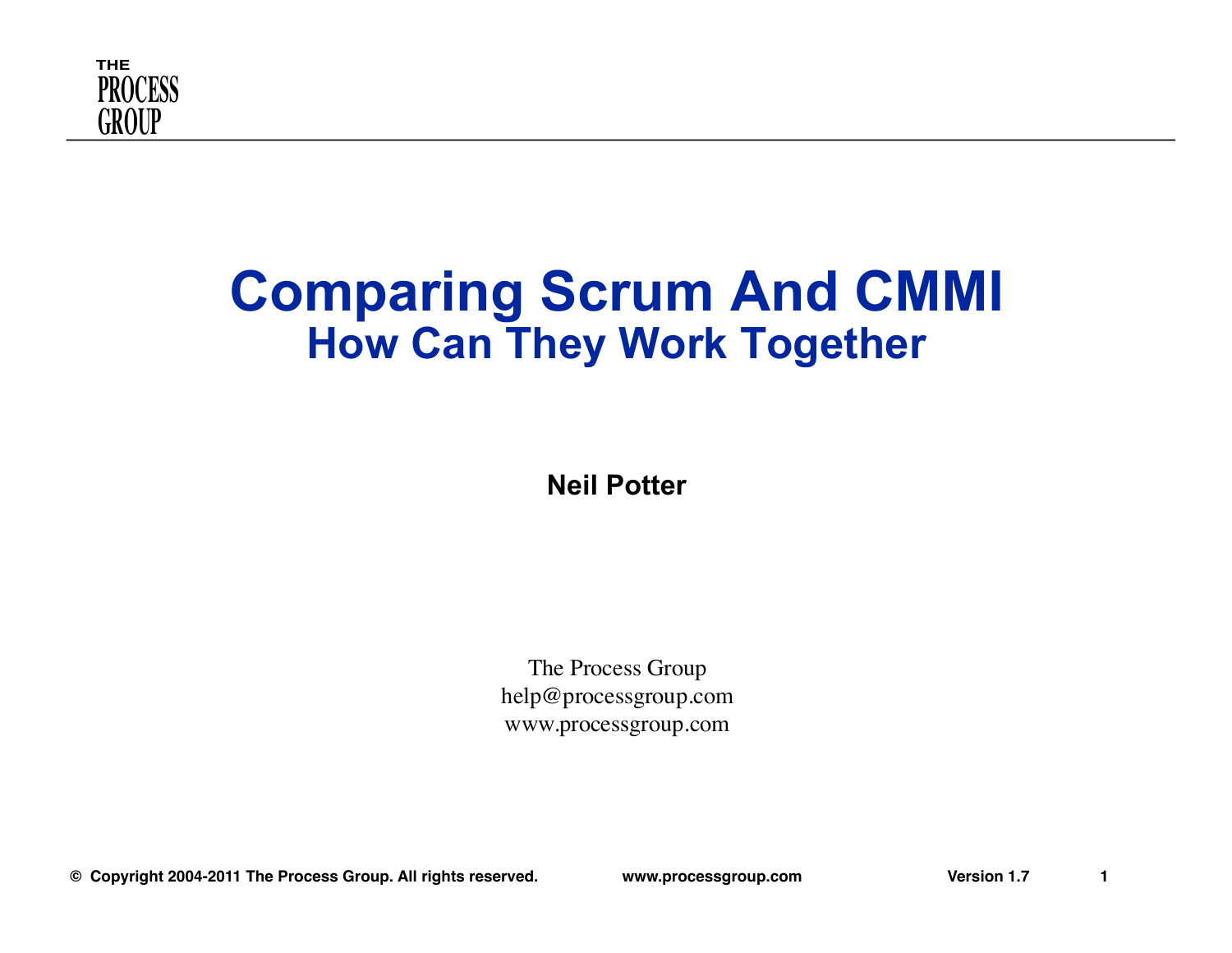

## **Agenda**

- **Definition of Scrum**
- **Agile Principles**
- **Definition of CMMI**
- **Similarities and Differences**
- **CMMI and Scrum Mapping**
- **How About Other Components of Level 2?**
- **How About Level 3?**
- **Summary**

Full comparison at: http://www.processgroup.com/pgpostmar09.pdf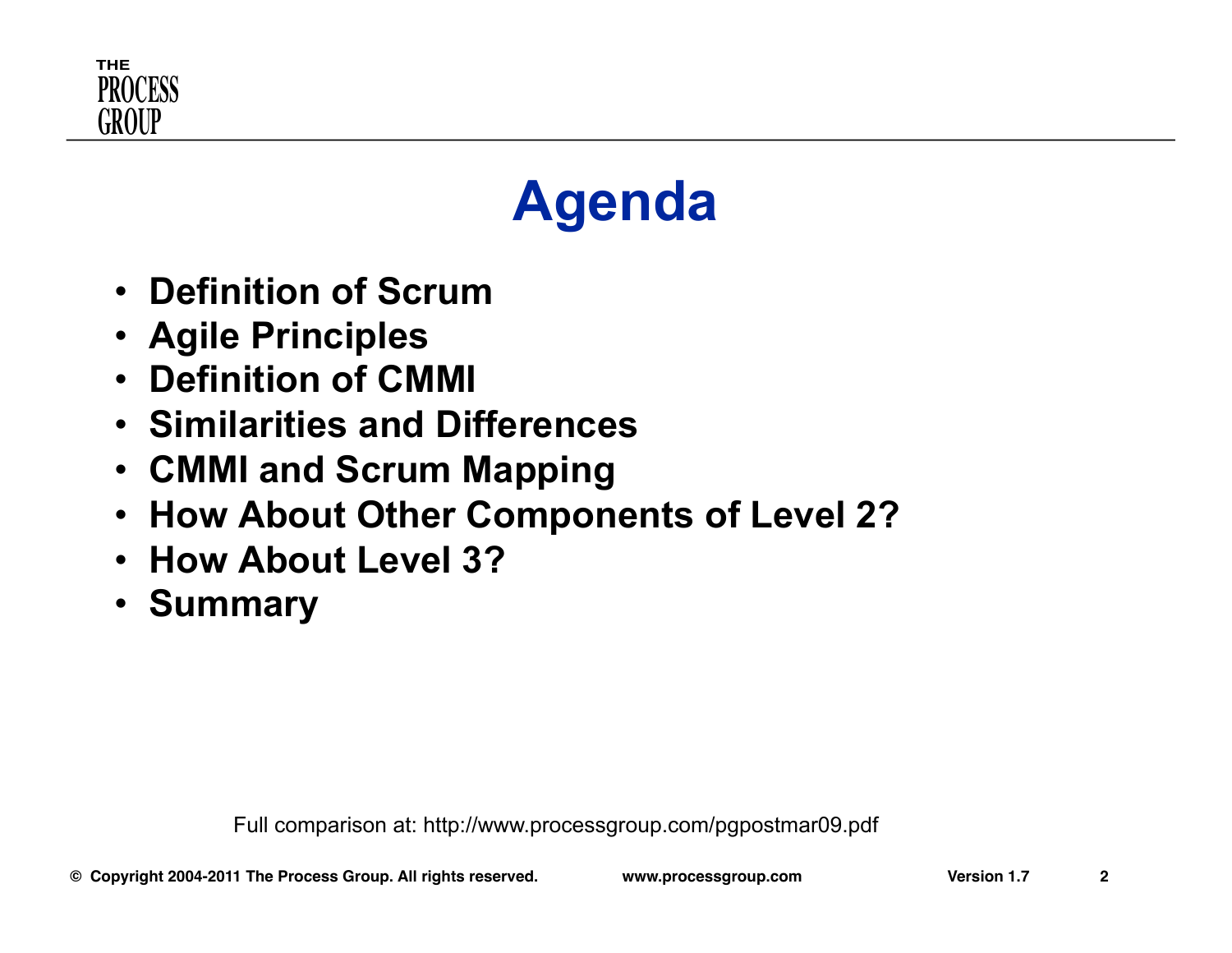

## **Definition of Scrum**

• **Scrum is a pre-defined development lifecycle based on Agile principles.** 

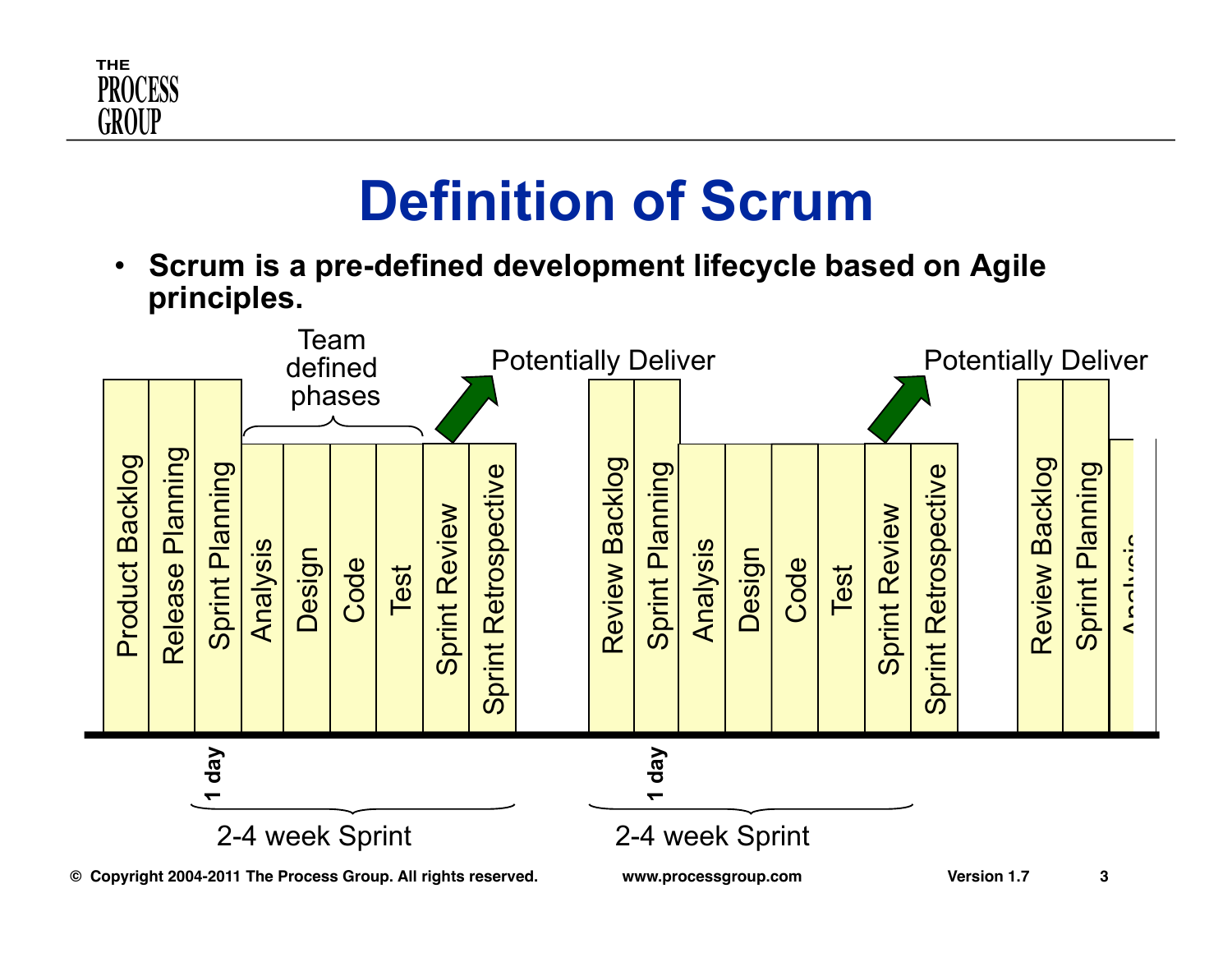

## **Agile Principles - 1**

- **Our highest priority is to satisfy the customer through early and continuous delivery of valuable software.**
- **Welcome changing requirements, even late in development. Agile processes harness change for the customer's competitive advantage.**
- **Deliver working software frequently, from a couple of weeks to a couple of months, with a preference to the shorter timescale.**
- **Business people and developers must work together daily throughout the project.**
- **Build projects around motivated individuals. Give them the environment and support they need, and trust them to get the job done.**



Source: http://agilemanifesto.org/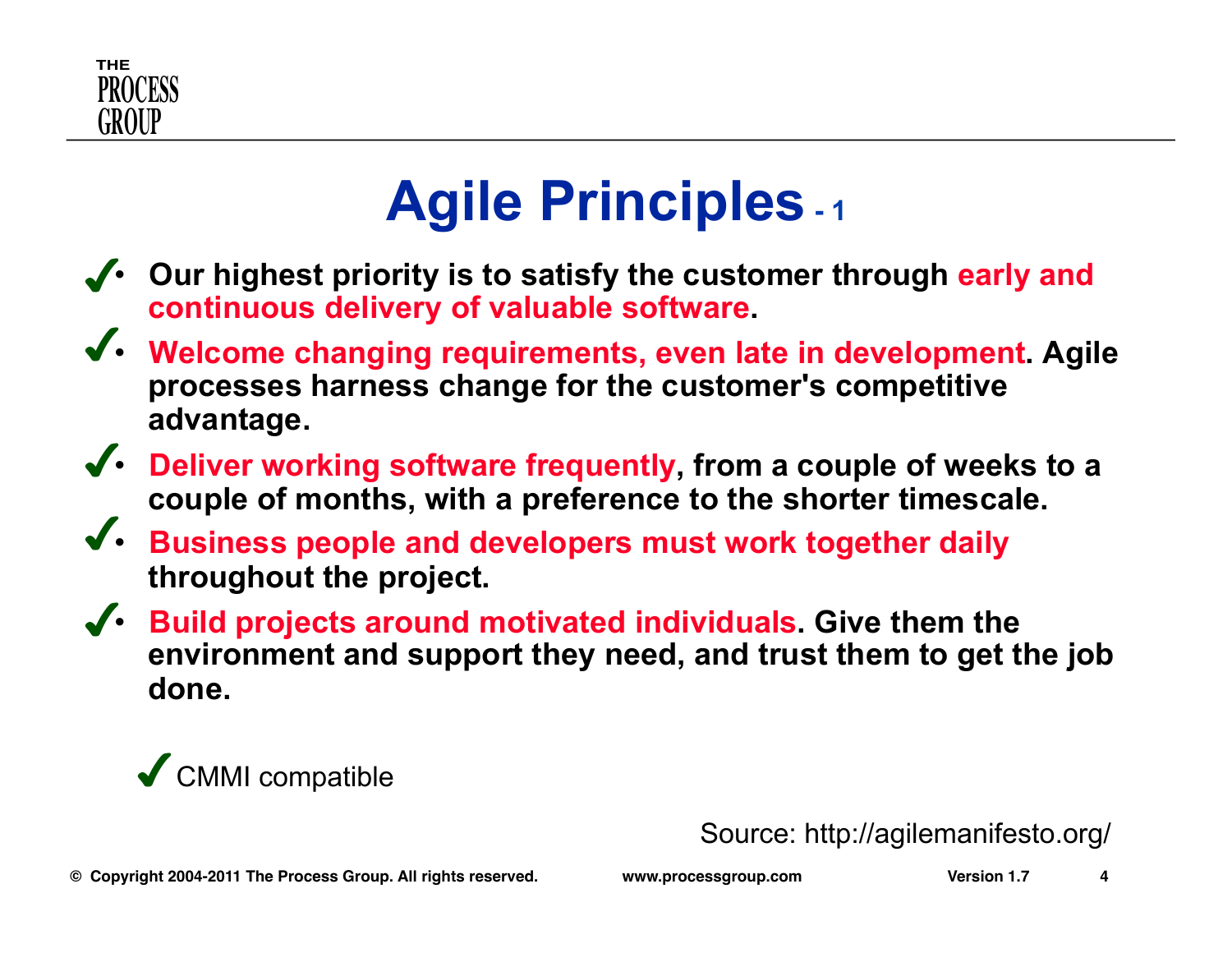

## **Agile Principles - 2**

- **The most efficient and effective method of conveying information to and within a development team is face-to-face conversation.**
- **Working software is the primary measure of progress.**
- **Agile processes promote sustainable development. The sponsors, developers, and users should be able to maintain a constant pace indefinitely.**
- **Continuous attention to technical excellence and good design enhances agility.**
- **Simplicity -- the art of maximizing the amount of work not done--is essential.**
- **The best architectures, requirements, and designs emerge from self-organizing teams.**
- **At regular intervals, the team reflects on how to become more effective, then tunes and adjusts its behavior accordingly.**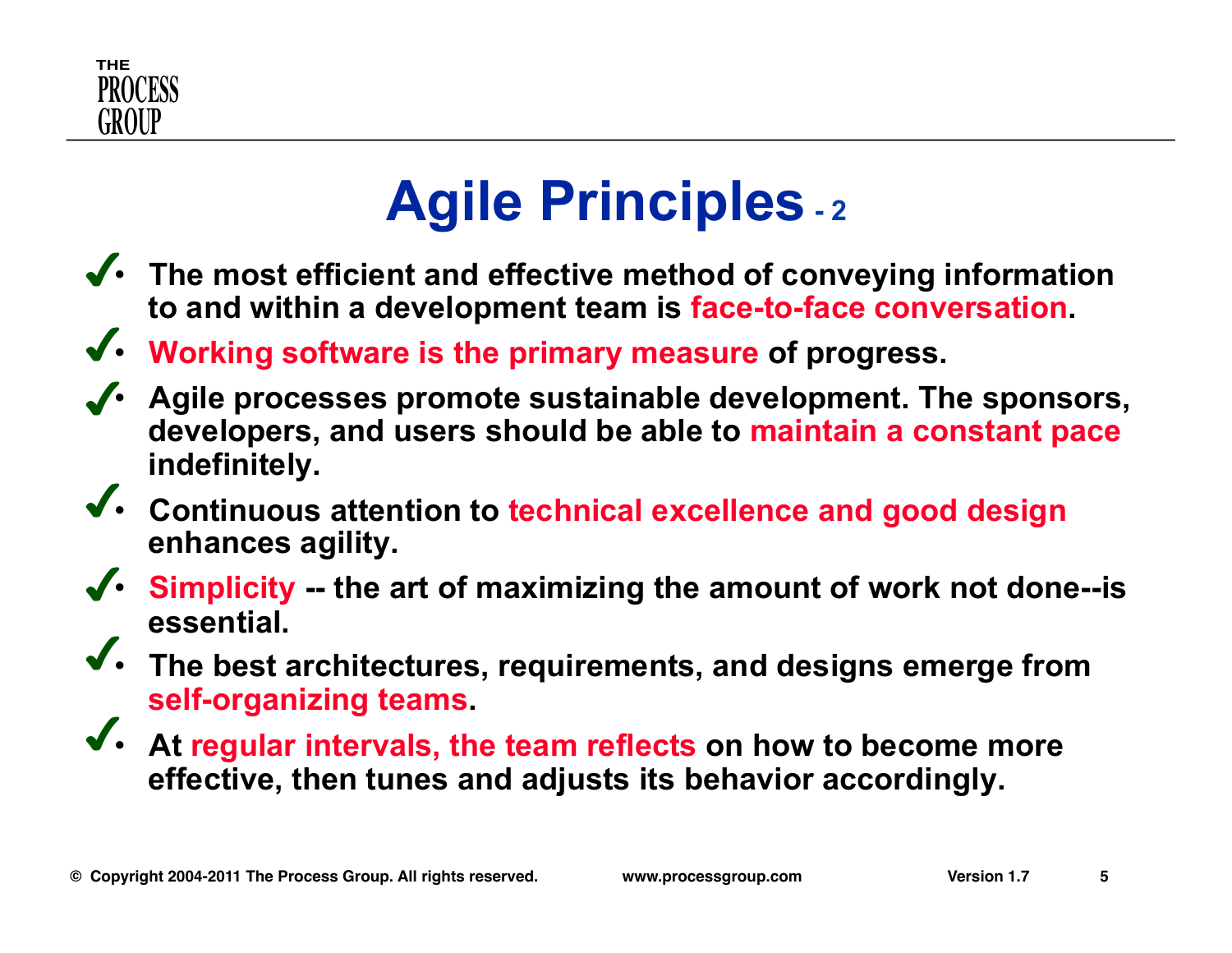

## **Definition of CMMI**  $v1.3$

| Level                       | Focus                                | <b>Process Areas</b>                                                                                                                                                                                                                                                                               | Quality      |
|-----------------------------|--------------------------------------|----------------------------------------------------------------------------------------------------------------------------------------------------------------------------------------------------------------------------------------------------------------------------------------------------|--------------|
| 5 Optimizing                | Continuous<br>Process<br>Improvement | Causal Analysis and Resolution<br>Organizational Performance Management                                                                                                                                                                                                                            | Productivity |
| 4 Quantitatively<br>Managed | Quantitative<br>Management           | Organizational Process Performance<br>Quantitative Project Management                                                                                                                                                                                                                              |              |
| 3 Defined                   | Process<br>Standardization           | Decision Analysis and Resolution<br>Integrated Project Management<br>Organizational Process Definition<br>Organizational Process Focus<br>Organizational Training<br>Product Integration<br>Requirements Development<br>Risk Management<br><b>Technical Solution</b><br>Validation<br>Verification |              |
| 2 Managed                   | <b>Basic Project</b><br>Management   | Configuration Management<br>Measurement and Analysis<br>Project Monitoring and Control<br>Project Planning<br>Process and Product Quality Assurance<br>Requirements Management<br>Supplier Agreement Management                                                                                    | <b>Risk</b>  |
| 1 Initial                   |                                      |                                                                                                                                                                                                                                                                                                    | Rework       |

Model Source: http://www.sei.cmu.edu/cmmi/tools/ learning.

• CMMI is a collection of practices that an organization (software, hardware and IT) can adopt to improve its performance.

- Maturity Level 2 Process Areas focus on change and project management.
- Maturity Level 3 focuses on engineering skills, advanced project management and organizational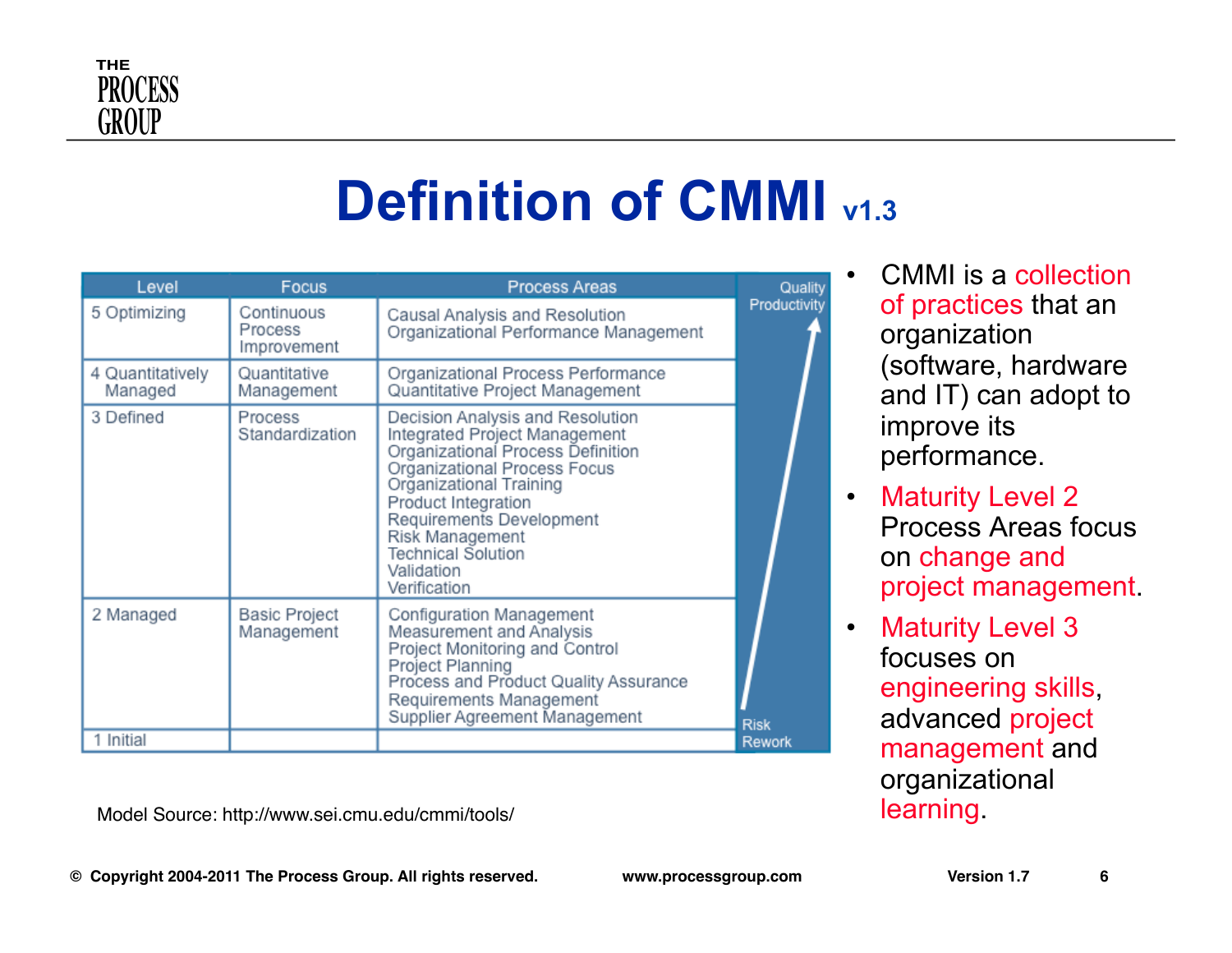

## **Visibility Into the Process Level 1**



- **Process is an amorphous entity**
- **Visibility into the project**'**s process is limited**
- **Difficult to establish the status of the project**' **s progress and activities**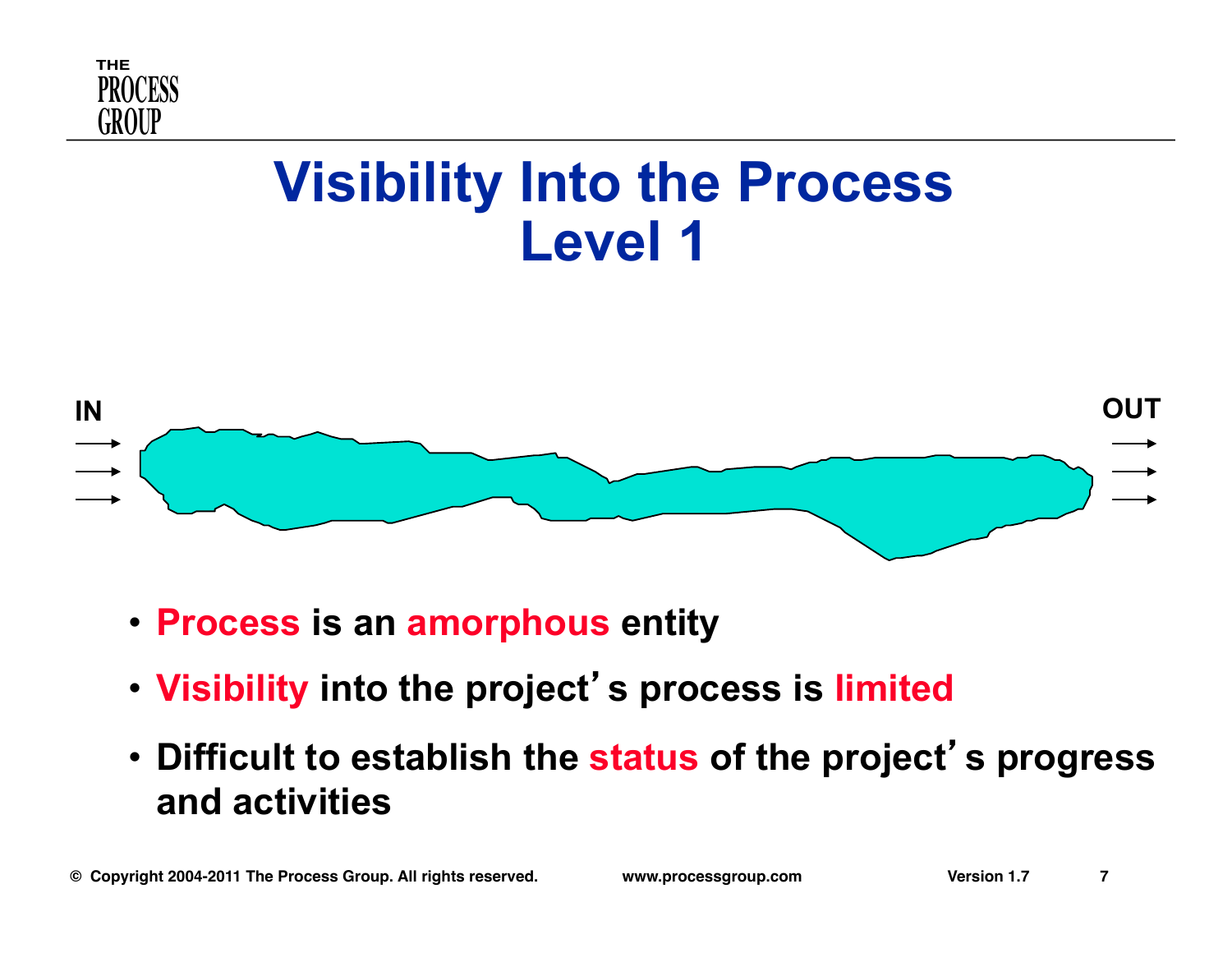

## **Visibility Into the Process Level 2**



- **Customer requirements and work products are controlled**
- **Basic project management practices have been established**
- **Management controls allow visibility into the project on defined occasions**
- **Management reacts to problems as they occur**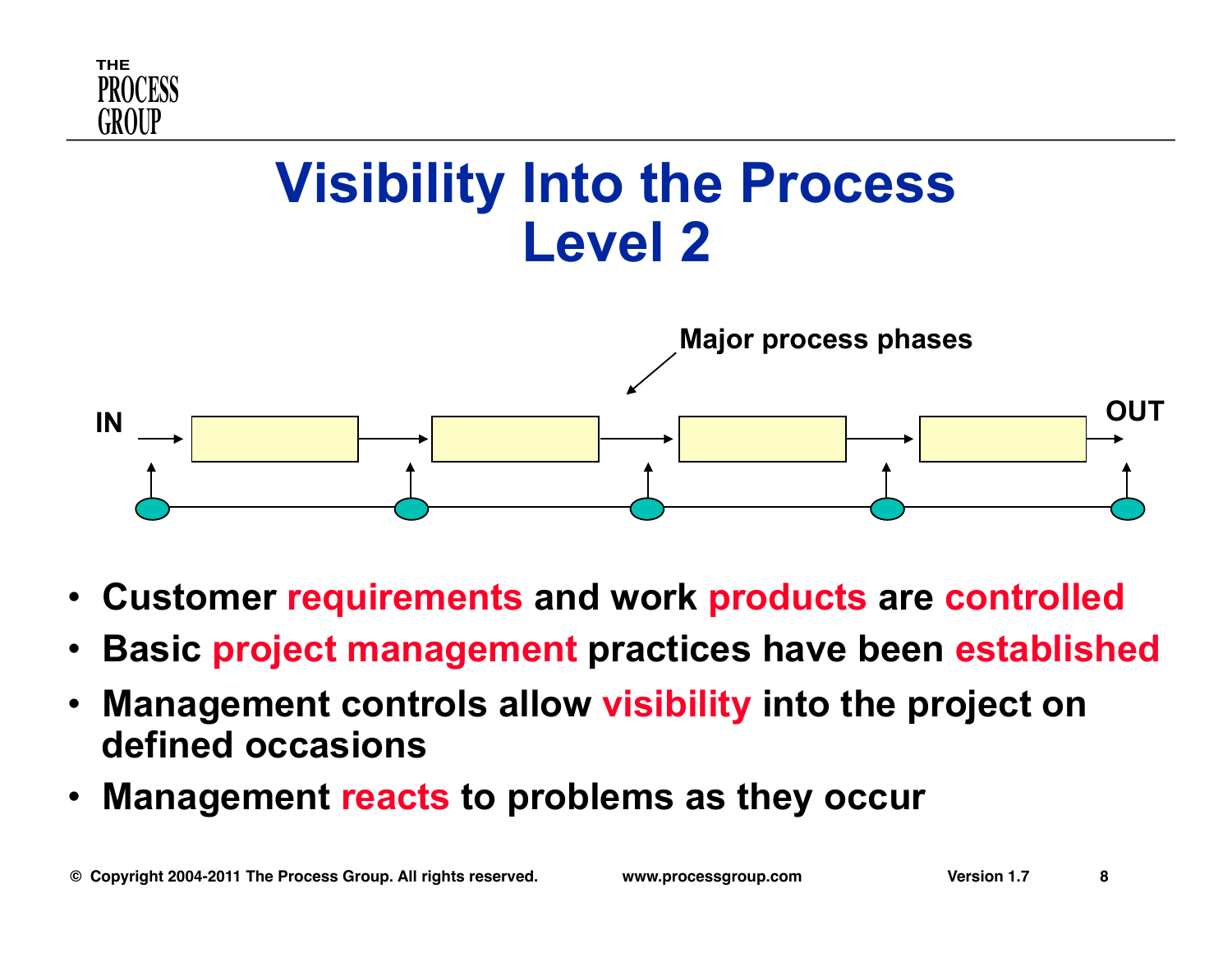

## **Visibility Into the Process Level 3**



- **Tasks in the project**'**s defined process are visible**
- **Accurate and rapid status updates are available**
- **Management proactively prepares for risks that may arise**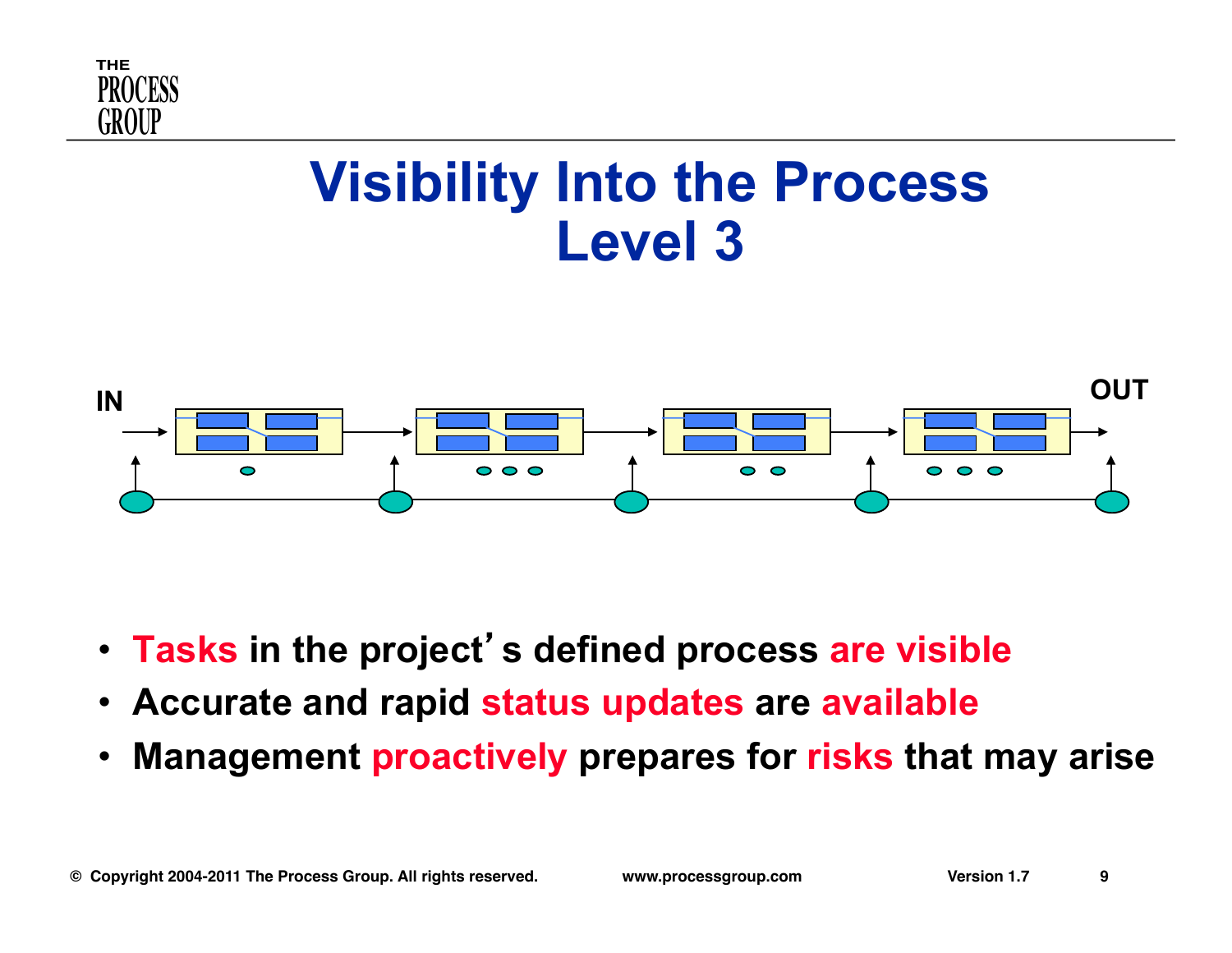

## **Similarities and Differences**

| Level                       | <b>Focus</b>                         | <b>Process Areas</b>                                                                                                                                                                                                                                                                                      | Quality      |
|-----------------------------|--------------------------------------|-----------------------------------------------------------------------------------------------------------------------------------------------------------------------------------------------------------------------------------------------------------------------------------------------------------|--------------|
| 5 Optimizing                | Continuous<br>Process<br>Improvement | Causal Analysis and Resolution<br>Organizational Performance Management                                                                                                                                                                                                                                   | Productivity |
| 4 Quantitatively<br>Managed | Quantitative<br>Management           | Organizational Process Performance<br>Quantitative Project Management                                                                                                                                                                                                                                     |              |
| 3 Defined                   | Process<br>Standardization           | Decision Analysis and Resolution<br>Integrated Project Management<br>Organizational Process Definition<br>Organizational Process Focus<br>Organizational Training<br>Product Integration<br>Requirements Development<br><b>Risk Management</b><br><b>Technical Solution</b><br>Validation<br>Verification |              |
| 1 Initial                   |                                      | Approx. 47% coverage of Level 2<br>Supplier Agreement Management                                                                                                                                                                                                                                          | <b>Risk</b>  |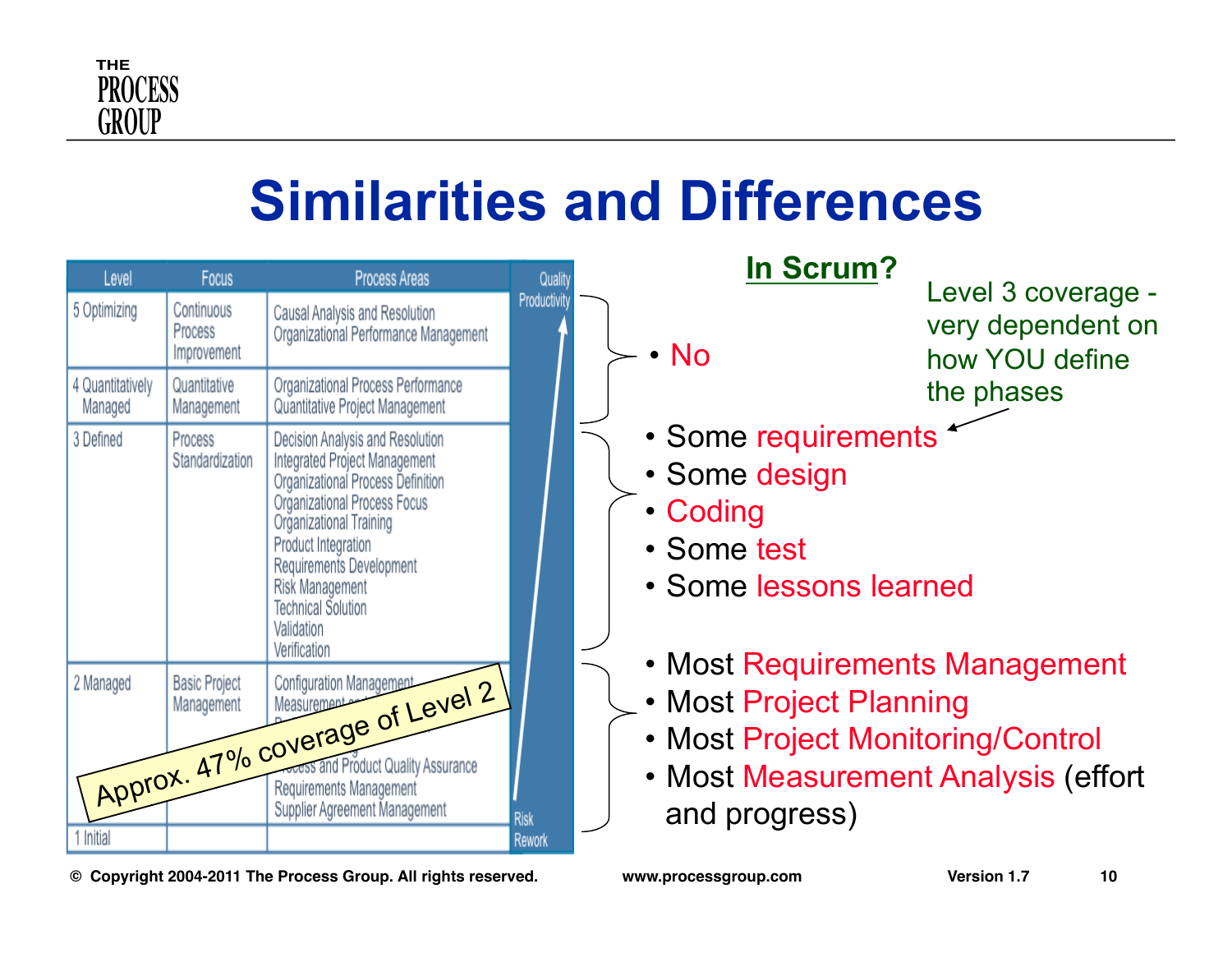

# **CMMI and Scrum Mapping**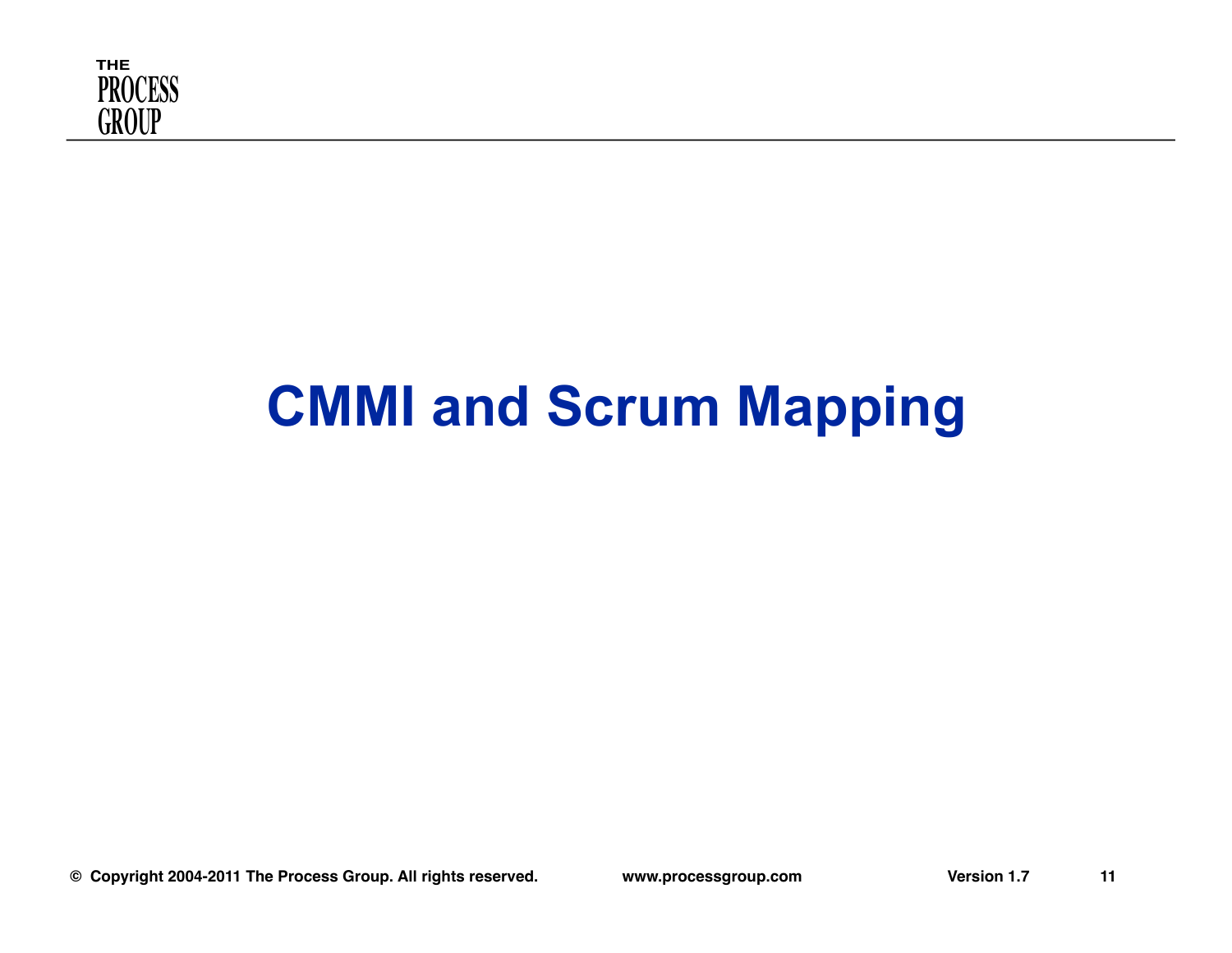

## **Requirements Management**

| <b>REQM</b> | <b>CMMI Practice</b>                                                                                         | <b>Scrum Practice</b>                                                                                                                                                                                                                                                                                                                             |
|-------------|--------------------------------------------------------------------------------------------------------------|---------------------------------------------------------------------------------------------------------------------------------------------------------------------------------------------------------------------------------------------------------------------------------------------------------------------------------------------------|
| SP 1.1      | Develop an <i>understanding</i> with<br>the requirements providers on<br>the meaning of the<br>requirements. | • Review of Product Backlog (requirements) with<br>Product Owner and team.                                                                                                                                                                                                                                                                        |
|             | SP 1.2 Obtain commitment to the<br>requirements from the project<br>participants.                            | • Release Planning and Sprint Planning sessions that<br>seek team member commitment.                                                                                                                                                                                                                                                              |
|             | SP 1.3 Manage changes to the<br>requirements as they evolve<br>during the project.                           | • Add requirements changes to the Product Backlog.<br>• Manage changes in the next Sprint Planning<br>meeting.                                                                                                                                                                                                                                    |
|             | SP 1.5 Identify inconsistencies between<br>the project plans and work<br>products and the requirements.      | • Daily Standup Meeting to identify issues.<br>• Release planning and Sprint Planning sessions to<br>address inconsistencies.<br>• Sprint Burndown chart that tracks effort remaining.<br>• Release Burndown chart that tracks story points that<br>have been completed. This shows how much of the<br>product functionality is left to complete. |

#### **No traceability in Scrum**

[SP 1.4 Maintain bidirectional traceability among the requirements and work products]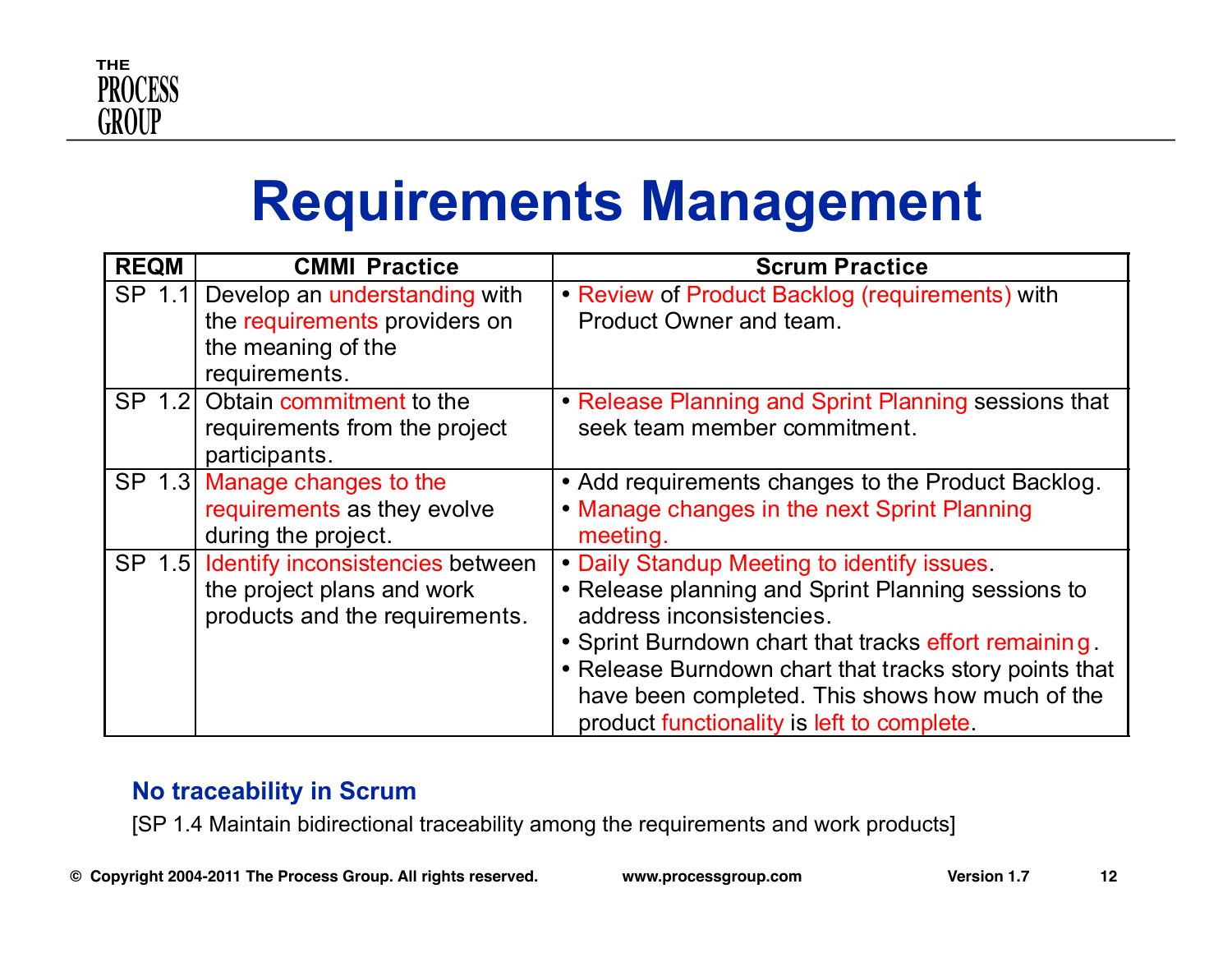

## **Project Planning**

| <b>PP</b>                  | <b>CMMI Practice</b>                                                                                         | <b>Scrum Practice</b>                                                                                                                                                                                                              |
|----------------------------|--------------------------------------------------------------------------------------------------------------|------------------------------------------------------------------------------------------------------------------------------------------------------------------------------------------------------------------------------------|
| SP 1.1                     | Establish a top-level work<br>breakdown structure (WBS) to<br>estimate the scope of the project.             | • The standard tasks used in a Scrum process<br>combined with specific project tasks (Scrum<br>Backlog).                                                                                                                           |
| SP 1.2                     | Establish and maintain estimates<br>of the attributes of the work<br>products and tasks.                     | • Story Points, used to estimate the difficulty (or<br>relative size) of a Story (requirement).                                                                                                                                    |
| SP 1.3                     | Define the project life-cycle<br>phases upon which to scope the<br>planning effort.                          | • The Scrum process.                                                                                                                                                                                                               |
| $\overline{\text{SP}}$ 1.4 | Estimate the project effort and<br>cost for the work products and<br>tasks based on estimation<br>rationale. | • Scrum Ideal Time estimate (similar to billable<br>hours or Full-time Equivalents).                                                                                                                                               |
| SP 2.1                     | Establish and maintain the<br>project's budget and schedule.                                                 | • Scrum estimates (in Ideal Time).<br>• Estimates of what work will be in each release.<br>• Sprint Backlog.<br>• Project Taskboard.                                                                                               |
| SP 2.4                     | Plan for necessary resources to<br>perform the project.                                                      | • Scrum estimates in Ideal Time<br>• Release Plan, Sprint Backlog and assignments.                                                                                                                                                 |
| SP 2.6                     | Plan the involvement of identified<br>stakeholders                                                           | • Scrum process roles (including team, Scrum<br>Master, Product Owner).<br>• [Note: The stakeholders listed in Scrum might not<br>be the complete list of stakeholders for the project,<br>e.g., customers, other impacted teams.] |
| SP 3.2                     | Reconcile the project plan to<br>reflect available and estimated<br>resources.                               | • Sprint Planning meeting<br>• Daily Scrum meeting.                                                                                                                                                                                |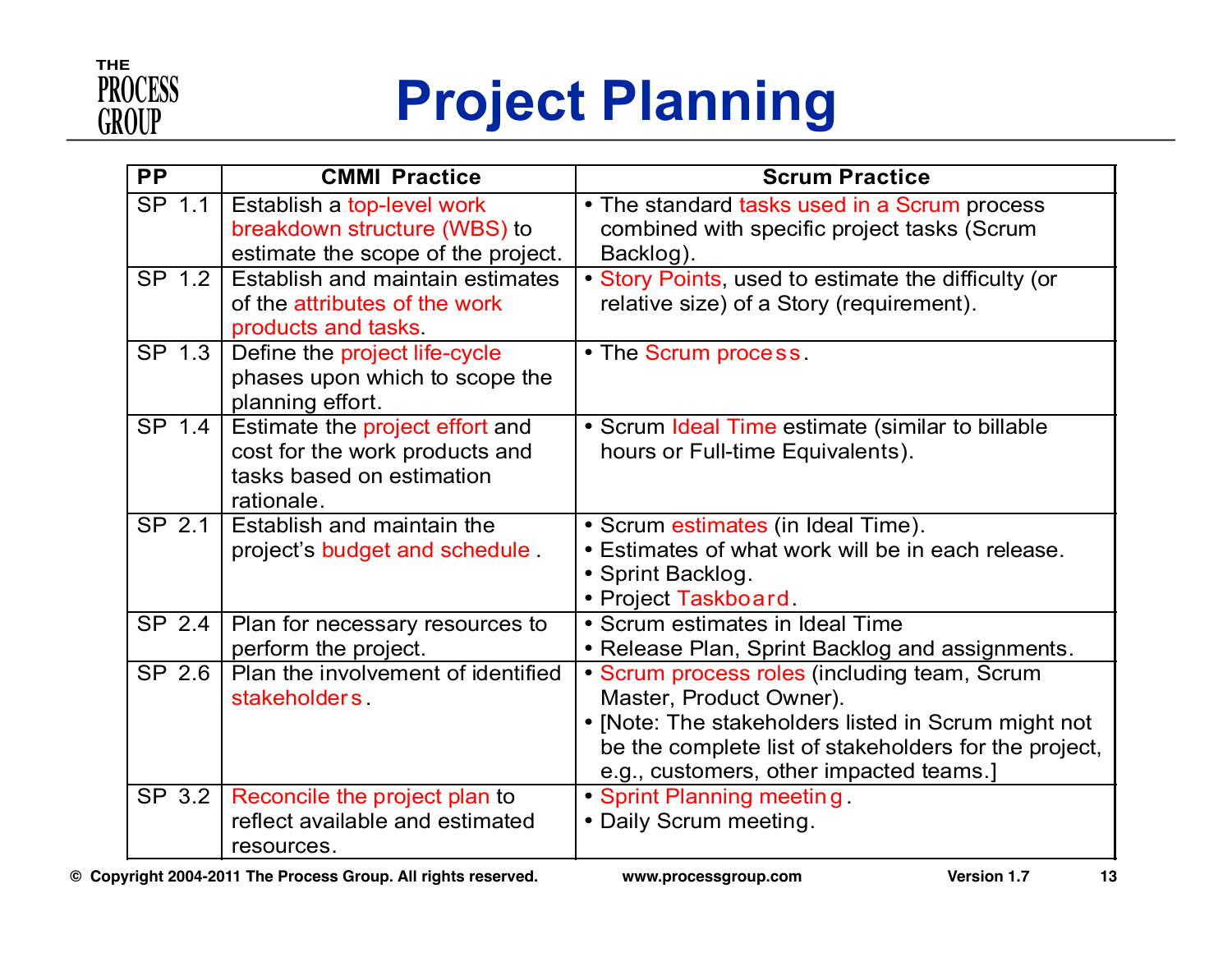

# **Project Monitoring and Control**

| <b>PMC</b> | <b>CMMI Practice</b>                                                                            | <b>Scrum Practice</b>                                                                                                                                                                                                                                                                                                            |
|------------|-------------------------------------------------------------------------------------------------|----------------------------------------------------------------------------------------------------------------------------------------------------------------------------------------------------------------------------------------------------------------------------------------------------------------------------------|
| SP 1.1     | Monitor the actual values of<br>the project planning<br>parameters against the<br>project plan. | • Sprint Burndown chart that tracks effort remaining.<br>• Release Burndown chart that tracks completed story<br>points. This shows how much of the product<br>functionality is left to complete.<br>• Project Task Board used to track stories<br>(requirements) that are done, in progress, or ones<br>that need verification. |
| SP 1.2     | Monitor commitments against<br>those identified in the project<br>plan.                         | • Discussions on team commitments at the:<br>- Daily Scrum meeting.<br>- Sprint Review meeting.<br>• Sprint Burndown chart that tracks effort remaining.<br>• Release Burndown chart that tracks Story Points that<br>have been completed. This shows how much of the<br>product functionality is left to complete.              |
| SP 1.6     | Periodically review the<br>project's progress,<br>performance, and issues.                      | • Daily Scrum meeting.<br>• Sprint Review meeting.<br>• Retrospectives.                                                                                                                                                                                                                                                          |
| SP 2.3     | Manage corrective actions to<br>closure.                                                        | • Tracking of actions from:<br>- Daily Scrum meeting.<br>- Sprint Review meeting.<br>• [Note: This assumes that teams will track (and not<br>lose) actions.                                                                                                                                                                      |

#### **No risk assessment / tracking in Scrum**

[SP 1.3 Monitor risks against those identified in the project plan]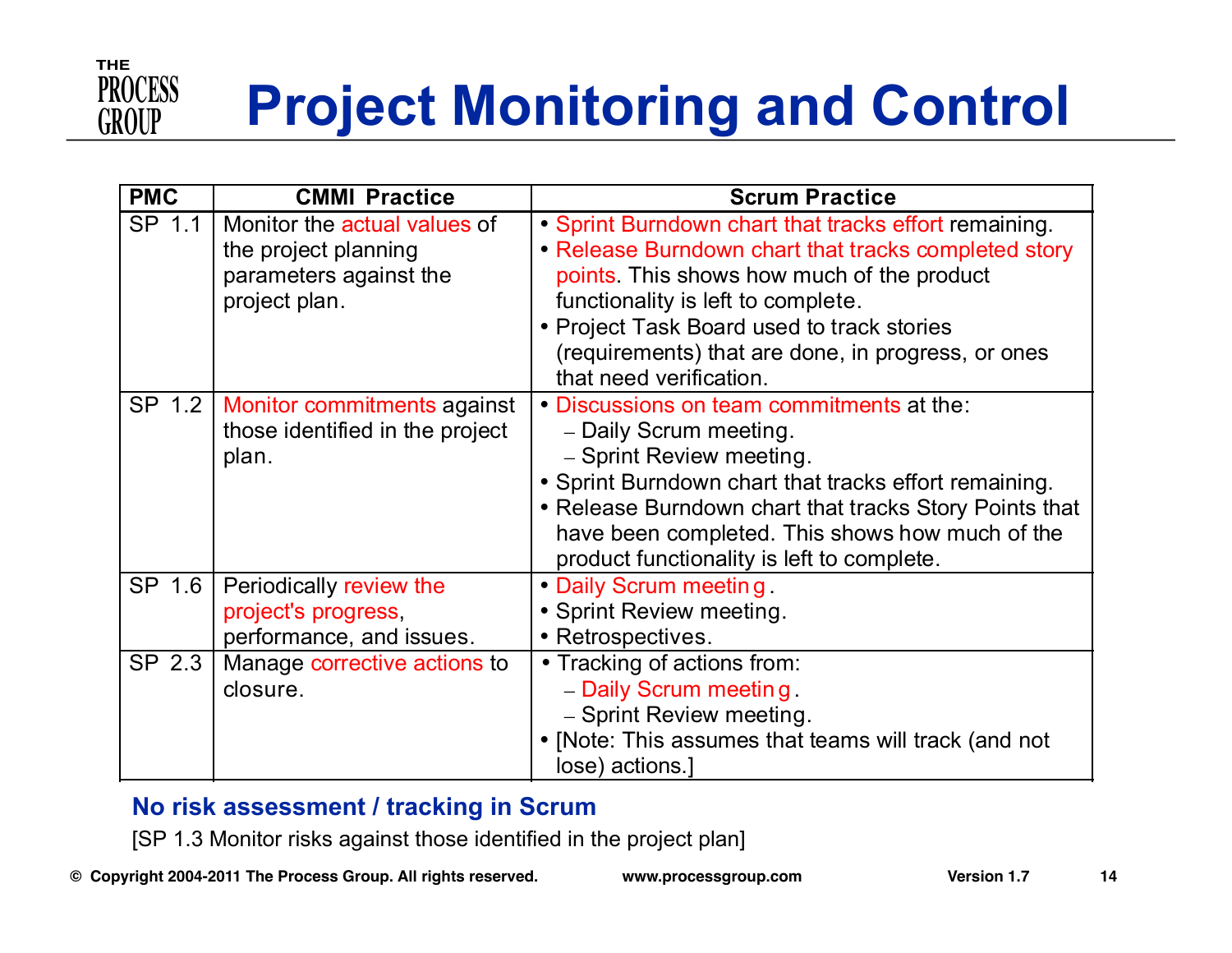

## **Burndown Charts**



#### **Implements PMC sp1.1**

Monitor the actual values of the project planning parameters against the project plan.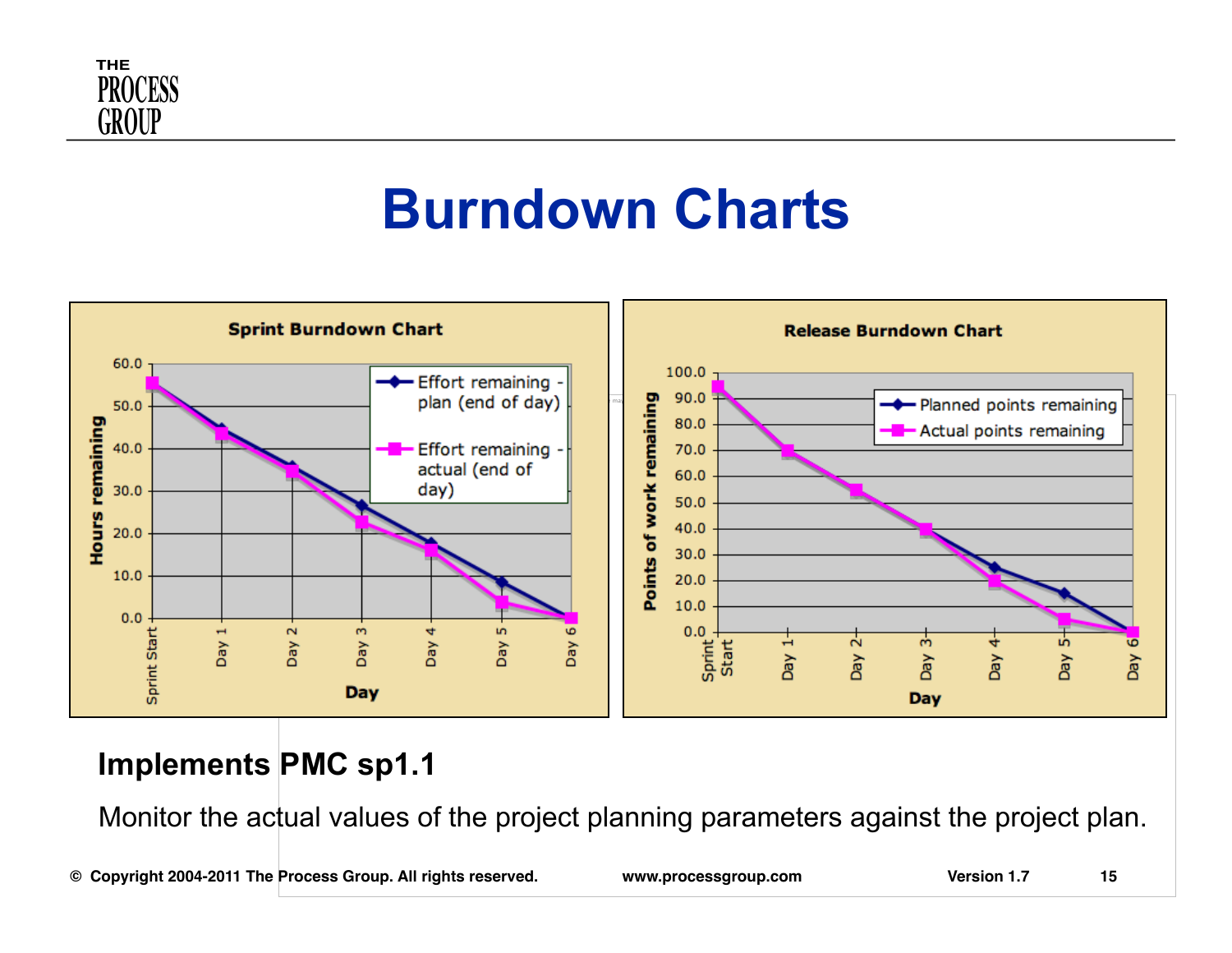

## **Measurement and Analysis**

| SP 1.2 | Specify measures to<br>address the<br>measurement<br>objectives.                                | • Sprint Burndown chart that tracks effort<br>remaining.<br>• Release Burndown chart that tracks story<br>points that have been completed. This shows<br>how much of the product functionality is left to<br>complete.<br>• [Note: These two measures could be used to<br>track the progress of declared project<br>objectives, such as "On time," and "On<br>budget" |
|--------|-------------------------------------------------------------------------------------------------|-----------------------------------------------------------------------------------------------------------------------------------------------------------------------------------------------------------------------------------------------------------------------------------------------------------------------------------------------------------------------|
| SP 1.4 | Specify how<br>measurement data<br>will be analyzed and<br>reporte d.                           | • The Scrum process does describe the purpose<br>and use the Sprint and Release Burndown<br>charts.<br>• [Note: CMMI expects clearly defined analysis].                                                                                                                                                                                                               |
| SP 2.1 | Obtain specified<br>measurement data.                                                           | • Daily Scrum meeting where Sprint and Release<br>Burndown data are collected.                                                                                                                                                                                                                                                                                        |
| SP 2.2 | Analyze and interpret<br>measurement data.                                                      | • Daily Scrum meeting where Sprint and Release<br>Burndown data are analyzed.                                                                                                                                                                                                                                                                                         |
| SP 2.4 | Report results of<br>measurement and<br>analysis activities to<br>all relevant<br>stakeholders. | . Daily Scrum meeting where Sprint and Release<br>Burndown charts are reviewed.<br>• [Note: Not all interested stakeholders will<br>necessarily be at the Scrum meeting.]                                                                                                                                                                                             |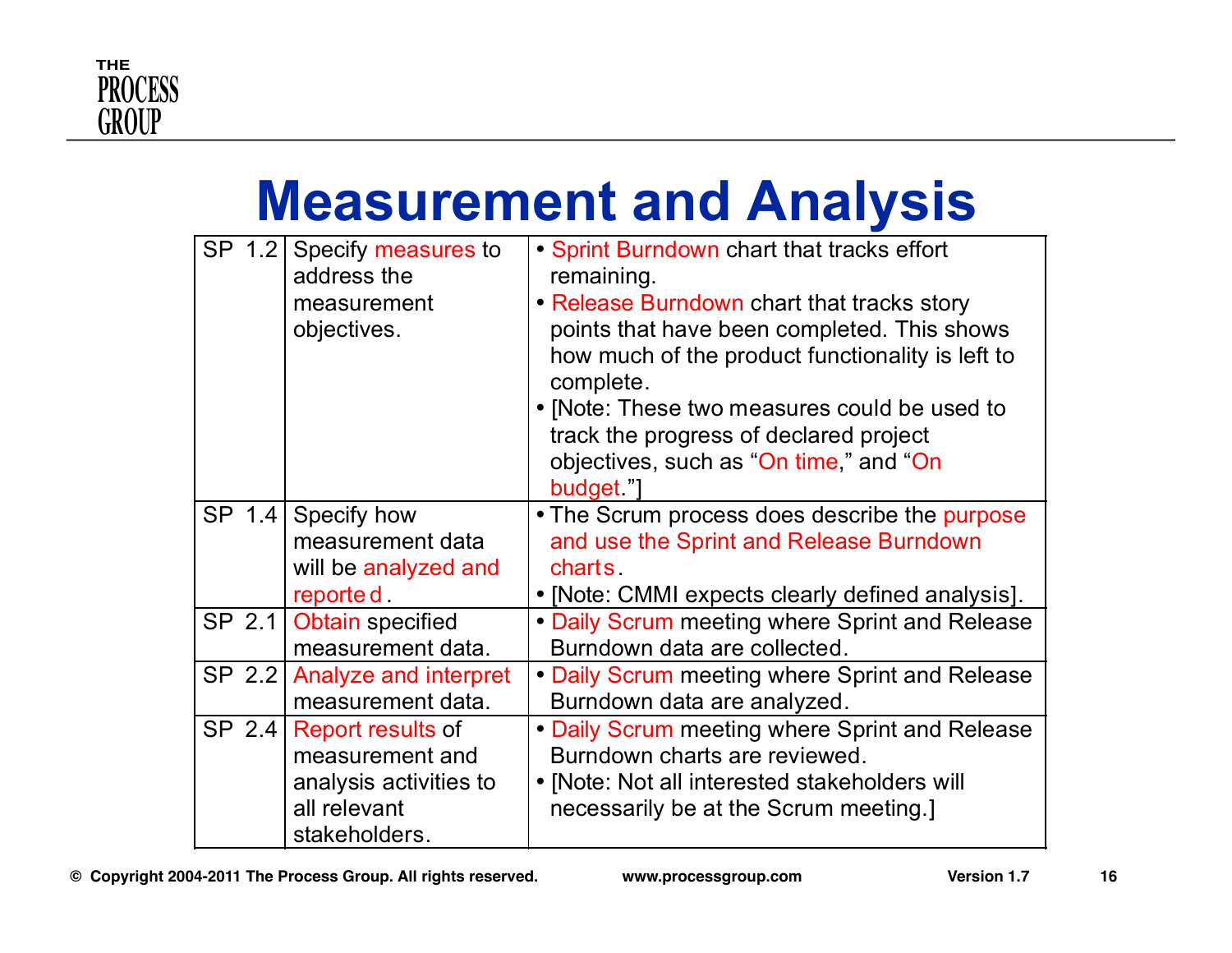

## **How About the Other Components of Level 2?**

#### • **Configuration Management (CM):**

- CM is not specifically called out in Scrum. However, in an Agile environment it is pretty easy to add a layer of CM to protect your work.
- **Product and Process Quality Assurance (PPQA):** 
	- Some basic PPQA activities are being done naturally when the Scrum Master checks that the Scrum process is being followed.
	- Scrum does not specifically call out a level of objective process and product check, nor does it state that particular standards or processes should be defined and used.
- **Supplier Agreement Management (SAM):** 
	- Not included in Scrum.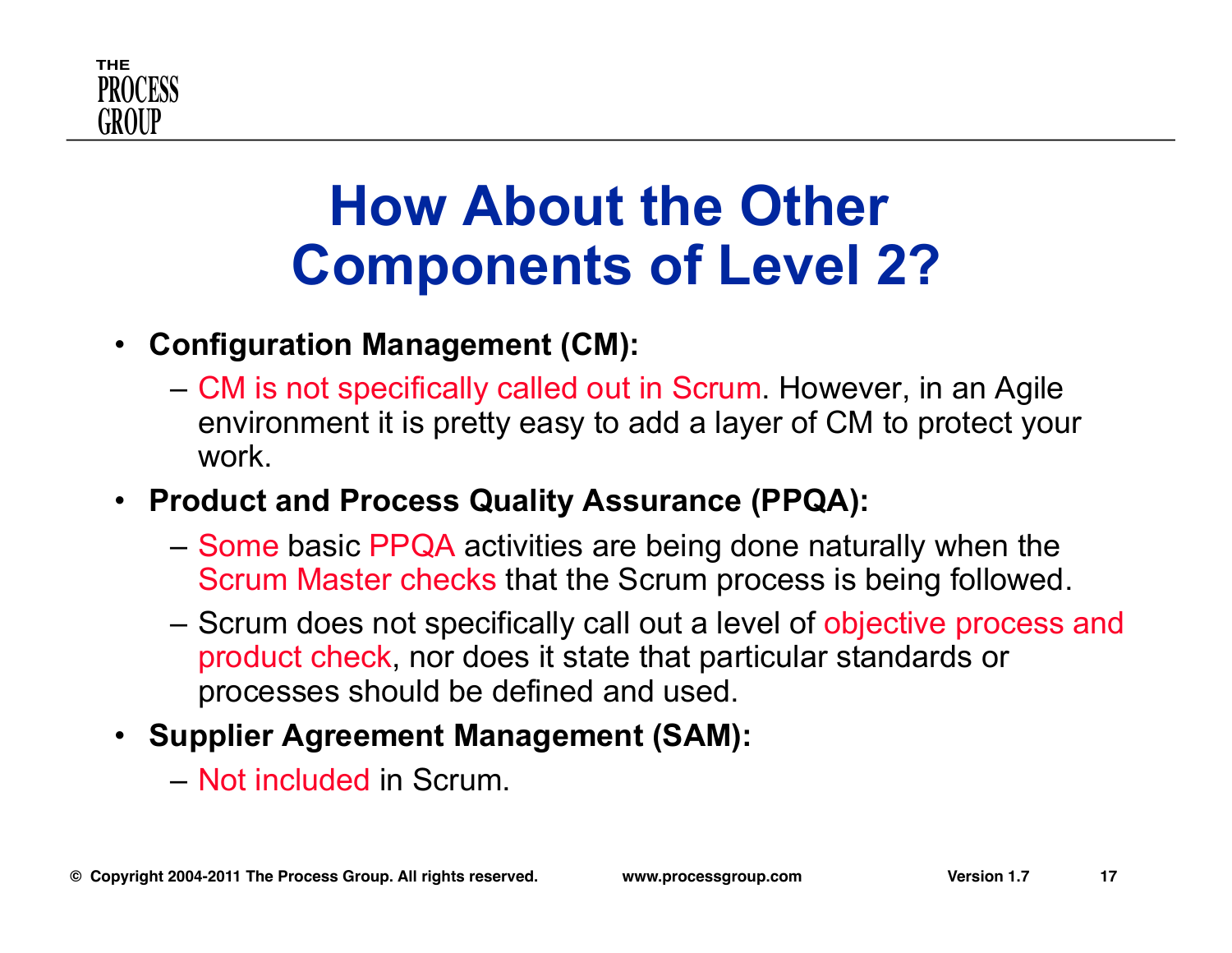

## **Generic Practices?**

• **Approximately half of the Level 2 GPs of REQM, PP, PMC and MA are implemented by Scrum.** 

| GP 2.2 | Establish and maintain the plan<br>for performing the<br>REQM/PP/PMC/MA process.                                                                                    | • The Scrum lifecycle definition and<br>the milestones to perform Scrum.                                                                                                                                 |
|--------|---------------------------------------------------------------------------------------------------------------------------------------------------------------------|----------------------------------------------------------------------------------------------------------------------------------------------------------------------------------------------------------|
| GP 2.3 | Provide adequate resources for<br>performing the<br>REQM/PP/PMC/MA process,<br>developing the work products,<br>and providing the services of the<br>process.       | • The resources and schedule time<br>allocated to perform Scrum planning,<br>monitoring and requirements<br>activities.                                                                                  |
| GP 2.4 | Assign responsibility and authority<br>for performing the process,<br>developing the work products,<br>and providing the services of the<br>REQM/PP/PMC/MA process. | • The resource assignments allocated<br>to perform Scrum planning,<br>monitoring and requirements<br>activities.                                                                                         |
| GP 2.6 | Place designated work products<br>of the REQM/PP/PMC/MA<br>process under appropriate levels<br>of control.                                                          | • [Note: Scrum does not explicitly<br>require CM to be done. However,<br>this can be performed using a digital<br>camera, backed up drive, or share<br>drive with versioning and controls<br>turned on.] |
| GP 2.8 | Monitor and control the<br><b>REQM/PP/PMC/MA process</b><br>against the plan for performing<br>the process and take appropriate<br>corrective action.               | • Scrum Master monitoring that the<br>steps of Scrum are followed.                                                                                                                                       |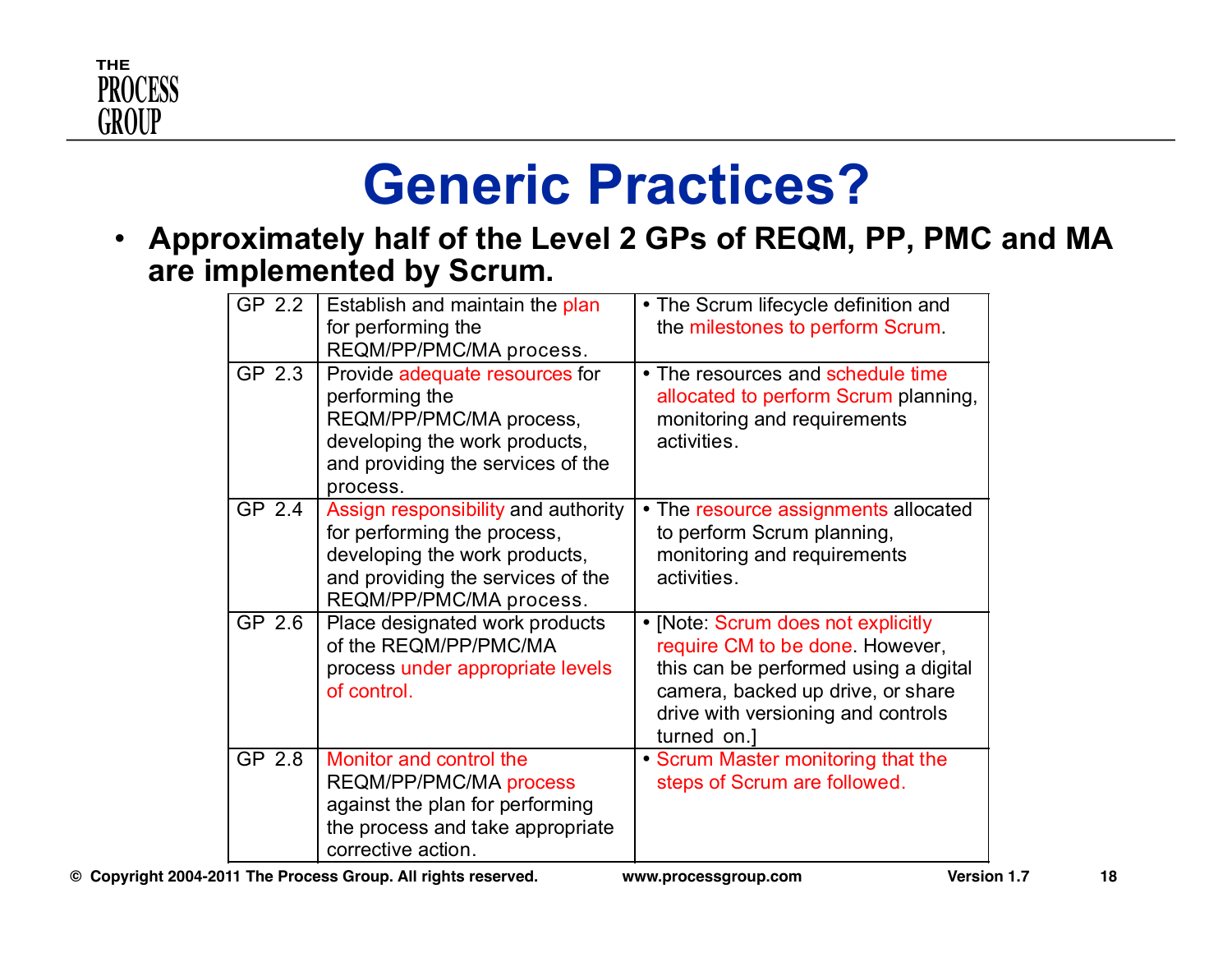

## **How About Level 3?**

- **The following Level 3 components are not readily implemented by Scrum without additional work:** 
	- Organizational Process Focus
	- Organizational Process Definition
	- Organizational Training
	- Integrated Project Management
	- Risk Management
	- Decision Analysis and Resolution
	- Engineering PAs (e.g., RD, TS, PI, VER, VAL)
	- Generic Goal 3 (i.e., using an organization-wide and tailored process with measurements and lessons-learned)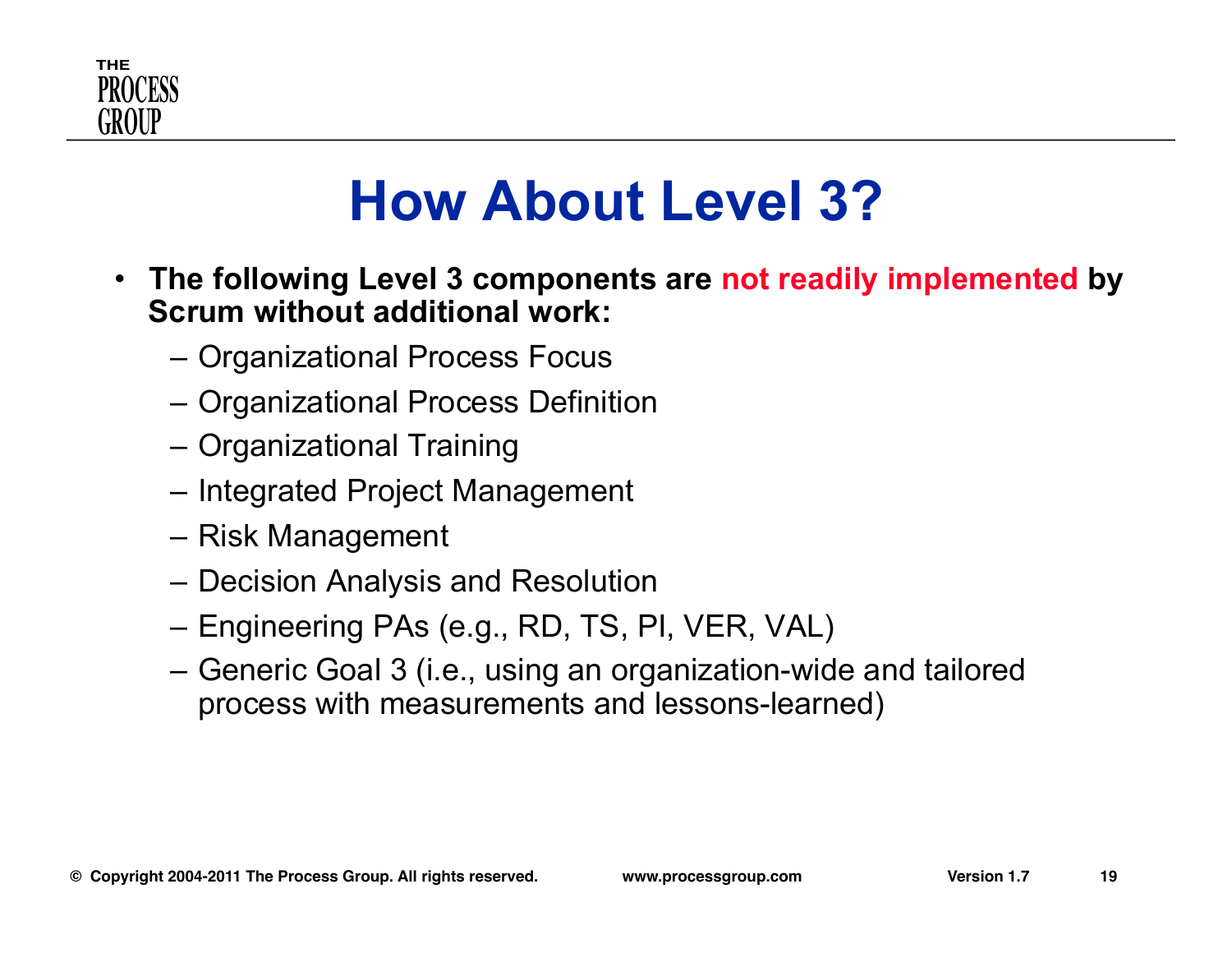

## **Scrum + -**' **s**

- + **2-4 week cycles creates team momentum, and early feedback on progress and technical solutions.**
- + **Scrum process can be learned and used in less than 2 days.**
- **Speed can be mistaken for progress:** 
	- There is no "Get good requirements" phase, only "Get a list of 1-liners and prioritize." (Although some teams do more than that.)
	- There is no architecture / analysis phase, so you *could* implement yourself into a corner.
	- This is fixable by making the focus of each Sprint different.
- **Applying Scrum to large teams and systems takes extra work.** 
	- e.g., System definition, integration and coordination.



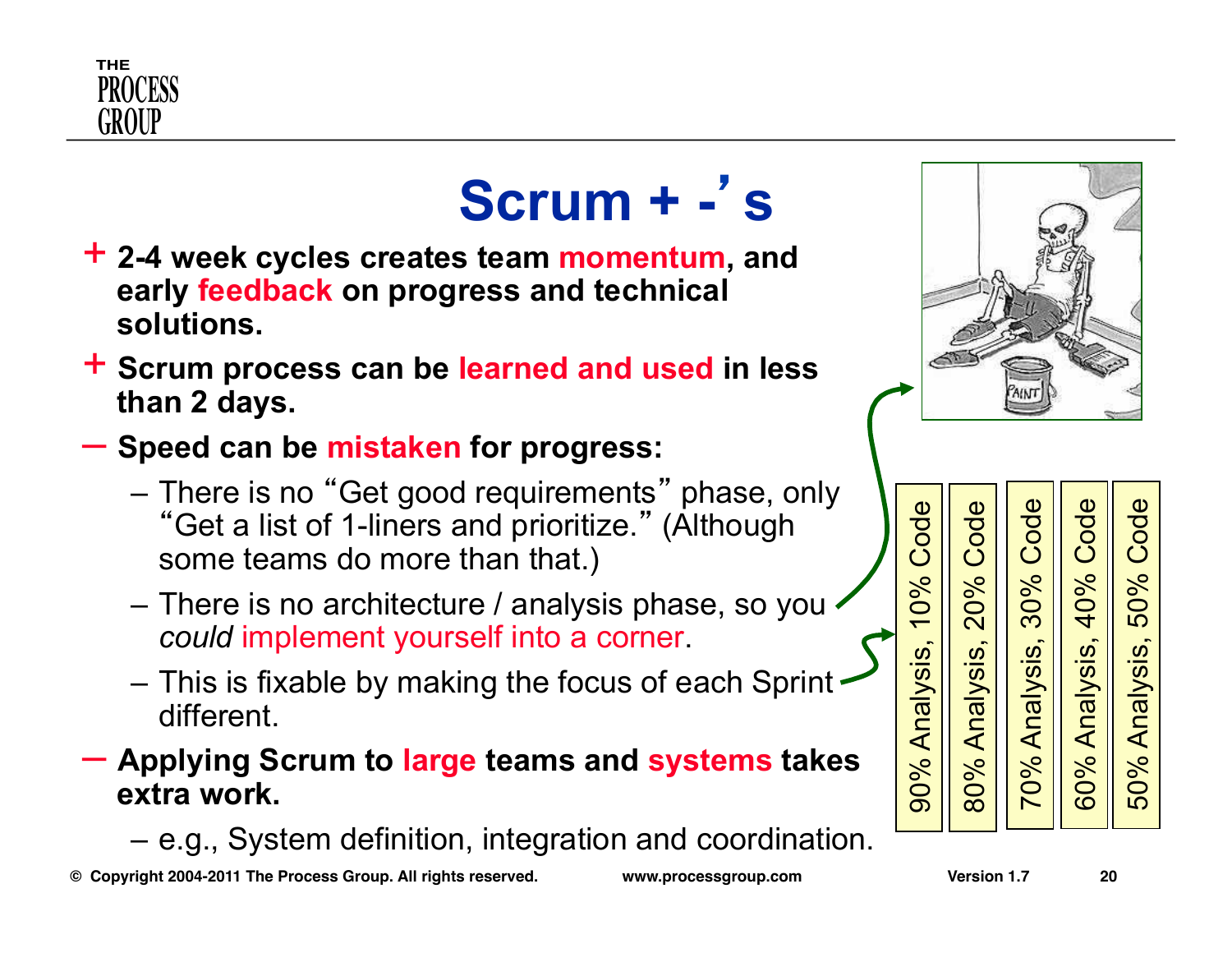

## **Summary**

- **Scrum is a good implementation for many of the practices in Level 2.**
- **A group can easily use Scrum and CMMI together.**
- **All the remaining practices in Levels 2 and 3 can be implemented while using Scrum.**
- **An organization at Level 2 or 3 could adopt Scrum as an additional lifecycle choice.**